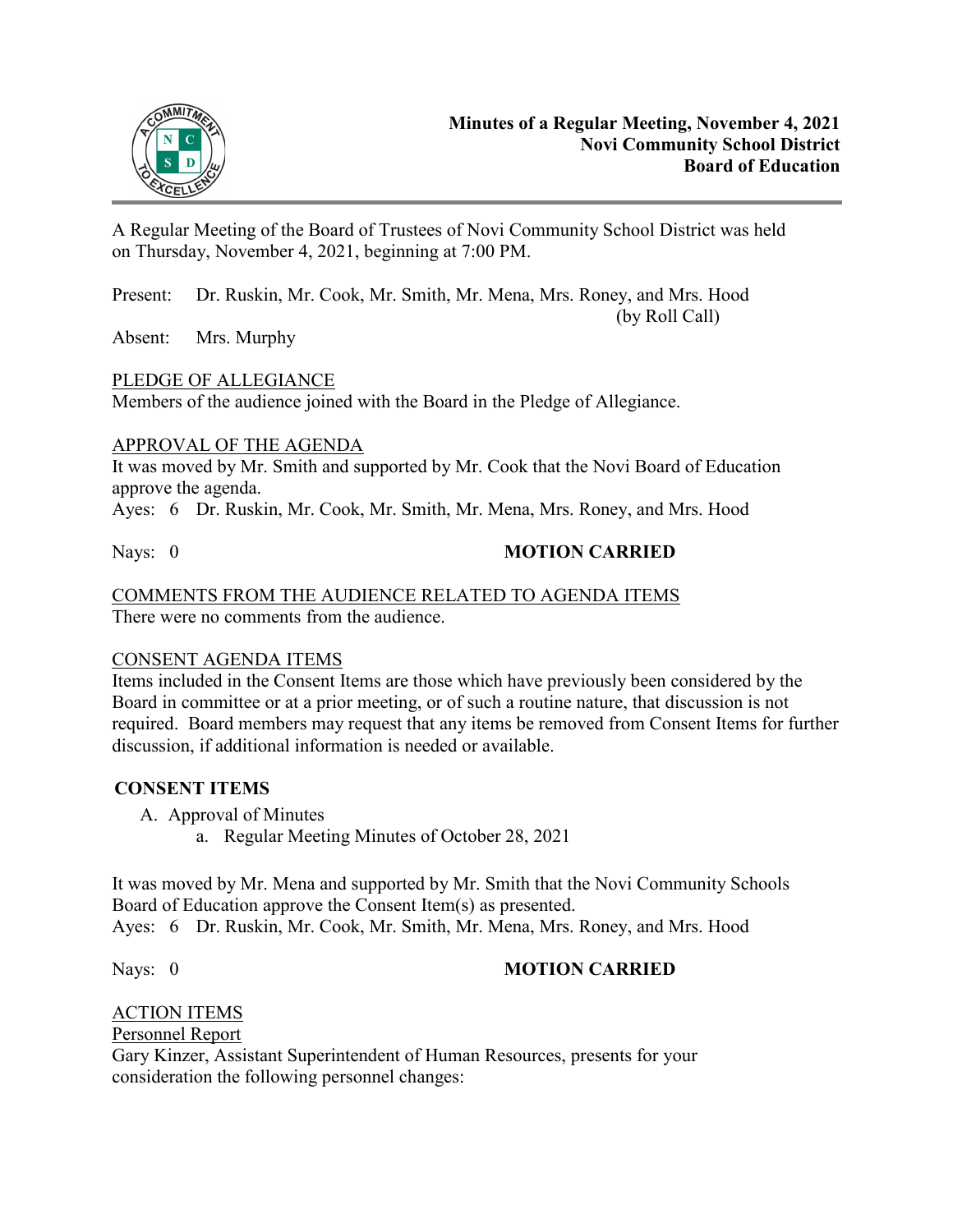| A. New Hires |    |                         |               |             |                  |
|--------------|----|-------------------------|---------------|-------------|------------------|
| <b>Name</b>  |    | <b>Bldg.</b> Assignment | <b>Reason</b> | <b>Rate</b> | <b>Effective</b> |
| McGill, Tami | VO | Special Ed Para         | New Hire      | Level B     | TBD              |

# **B. Retirements and Resignations**

| <b>Name</b>    | <u>Bldg.</u> | <i>Assignment</i> | Reason   | <b>Effective</b> |
|----------------|--------------|-------------------|----------|------------------|
| Baker, Kristin | District     | Psychologist      | Resigned | $10 - 29 - 21$   |

It was moved by Mr. Cook and supported by Mrs. Roney that the Novi Community School District Board of Education adopts the personnel report recommendations as presented. Ayes: 6 Dr. Ruskin, Mr. Cook, Mr. Smith, Mr. Mena, Mrs. Roney, and Mrs. Hood

### Nays: 0 **MOTION CARRIED**

## INFORMATION AND DISCUSSION

2021 Winter Tax Levy

At the September 23, 2021 regular Board meeting, the Novi Board of Education formally certified the revised 2021-22 tax levies as listed below:

| <b>HOMESTEAD</b>                                     | <b>Mills</b> |
|------------------------------------------------------|--------------|
| <b>Levy Description</b>                              |              |
| <b>General Operating Mills (Hold Harmless-Supp.)</b> | 1.2754       |
| <b>Sinking Fund Mills</b>                            | 0.4713       |
| <b>Recreational Mills</b>                            | 0.9365       |
| <b>Debt Mills</b>                                    | 6.5000       |
| Total                                                | 9.1832       |
| <b>INDUSTRIAL-PERSONAL</b>                           |              |
| <b>Levy Description</b>                              |              |
| <b>General Operating Mills (Hold Harmless-Supp.)</b> | 1.2754       |
| <b>Sinking Fund Mills</b>                            | 0.4713       |
| <b>Recreational Mills</b>                            | 0.9365       |
| <b>Debt Mills</b>                                    | 6.5000       |
| Total                                                | 9.1832       |
| <b>COMMERCIAL-PERSONAL</b>                           |              |
| <b>Levy Description</b>                              |              |
| <b>General Operating Mills</b>                       | 5.2473       |
| <b>General Operating Mills (Hold Harmless-Supp.)</b> | 1.2754       |
| <b>Sinking Fund Mills</b>                            | 0.4713       |
| <b>Recreational Mills</b>                            | 0.9365       |
| <b>Debt Mills</b>                                    | 6.5000       |
| Total                                                | 14.4305      |
| <b>NON-HOMESTEAD</b>                                 |              |
| <b>Levy Description</b>                              |              |
| <b>General Operating Mills</b>                       | 17.2473      |
| <b>Sinking Fund Mills</b>                            | 0.4713       |
| <b>Recreational Mills</b>                            | 0.9365       |
|                                                      |              |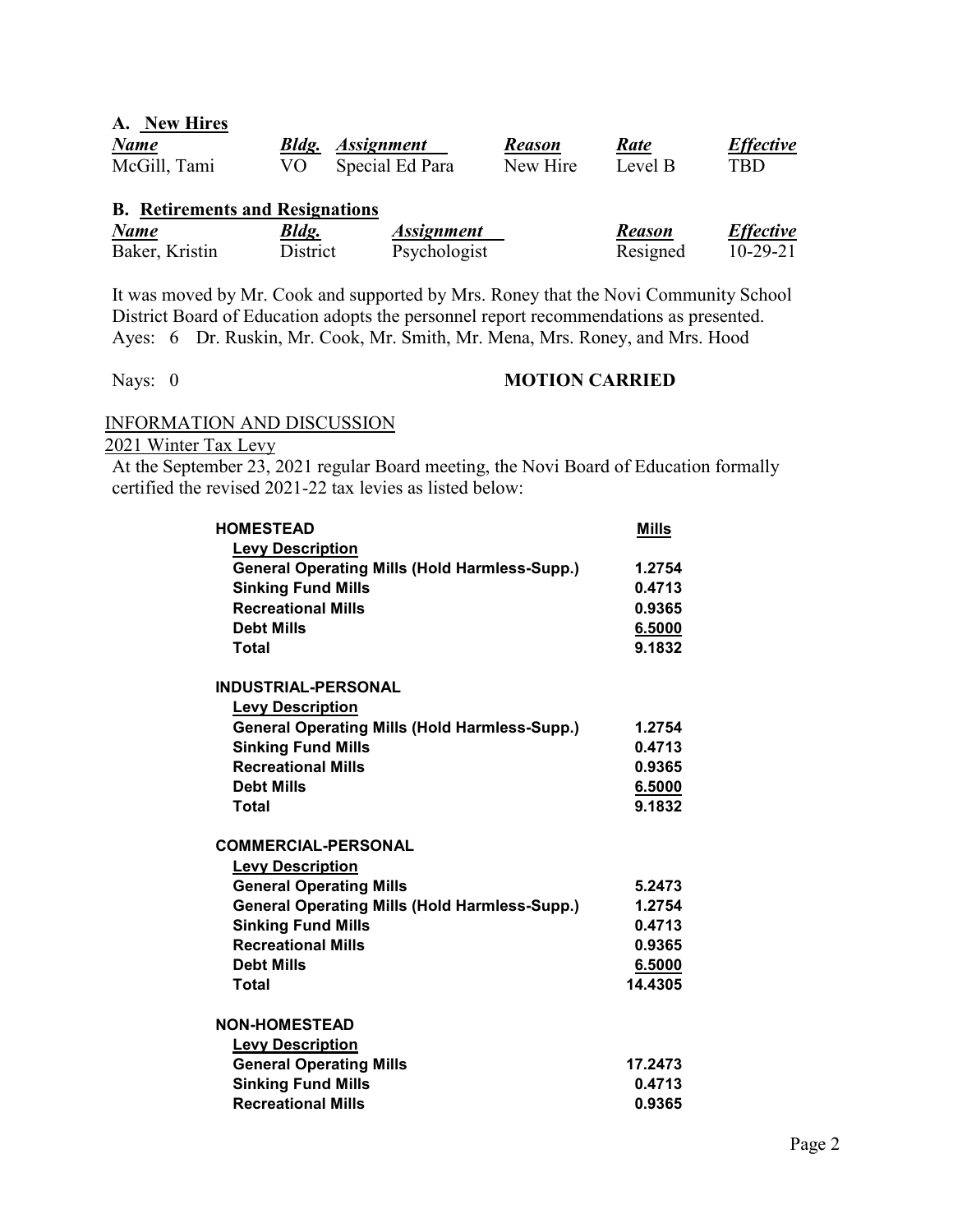| <b>Debt Mills</b> | 6.5000  |
|-------------------|---------|
| Total             | 25.1551 |

50% of the taxes in the summer and 50% in the winter. Thus, the 2021 winter tax levy is:

| <b>HOMESTEAD</b>                                     | <b>Mills</b> |
|------------------------------------------------------|--------------|
| <b>Levy Description</b>                              |              |
| <b>General Operating Mills (Hold Harmless-Supp.)</b> | 0.0657       |
| <b>Sinking Fund Mills</b>                            | 0.2356       |
| <b>Recreational Mills</b>                            | 0.4682       |
| <b>Debt Mills</b>                                    | 3.2500       |
| <b>Total</b>                                         | 4.0195       |
| <b>INDUSTRIAL-PERSONAL</b>                           |              |
| <b>Levy Description</b>                              |              |
| <b>General Operating Mills (Hold Harmless-Supp.)</b> | 0.0657       |
| <b>Sinking Fund Mills</b>                            | 0.2356       |
| <b>Recreational Mills</b>                            | 0.4682       |
| <b>Debt Mills</b>                                    | 3.2500       |
| Total                                                | 4.0195       |
| <b>COMMERCIAL-PERSONAL</b>                           |              |
| <b>Levy Description</b>                              |              |
| <b>General Operating Mills (Hold Harmless)</b>       | 2.6237       |
| <b>General Operating Mills (Hold Harmless-Supp.)</b> | 0.0657       |
| <b>Sinking Fund Mills</b>                            | 0.2356       |
| <b>Recreational Mills</b>                            | 0.4682       |
| <b>Debt Mills</b>                                    | 3.2500       |
| Total                                                | 6.6432       |
| <b>NON-HOMESTEAD</b>                                 |              |
| <b>Levy Description</b>                              |              |
| <b>General Operating Mills (Hold Harmless)</b>       | 8.6236       |
| <b>Sinking Fund Mills</b>                            | 0.2356       |
| <b>Recreational Mills</b>                            | 0.4682       |
| <b>Debt Mills</b>                                    | 3.2500       |
| Total                                                | 12.5774      |

This report is presented for Information and Discussion. It is recommended for approval at the next board meeting.

### COMMENTS FROM THE AUDIENCE

There were two (2) comments from the audience regarding masks in schools.

## SUPERINTENDENT REPORT

Dr. RJ Webber, Acting Superintendent and Assistant Superintendent for Academic Services, reported that if you are on Twitter and following our teachers or the superintendent, they have accompanied a bunch of our eighth graders to Washington D.C. He stated that it looks like they have great weather and there are some beautiful pictures. Dr. Webber expressed his gratitude to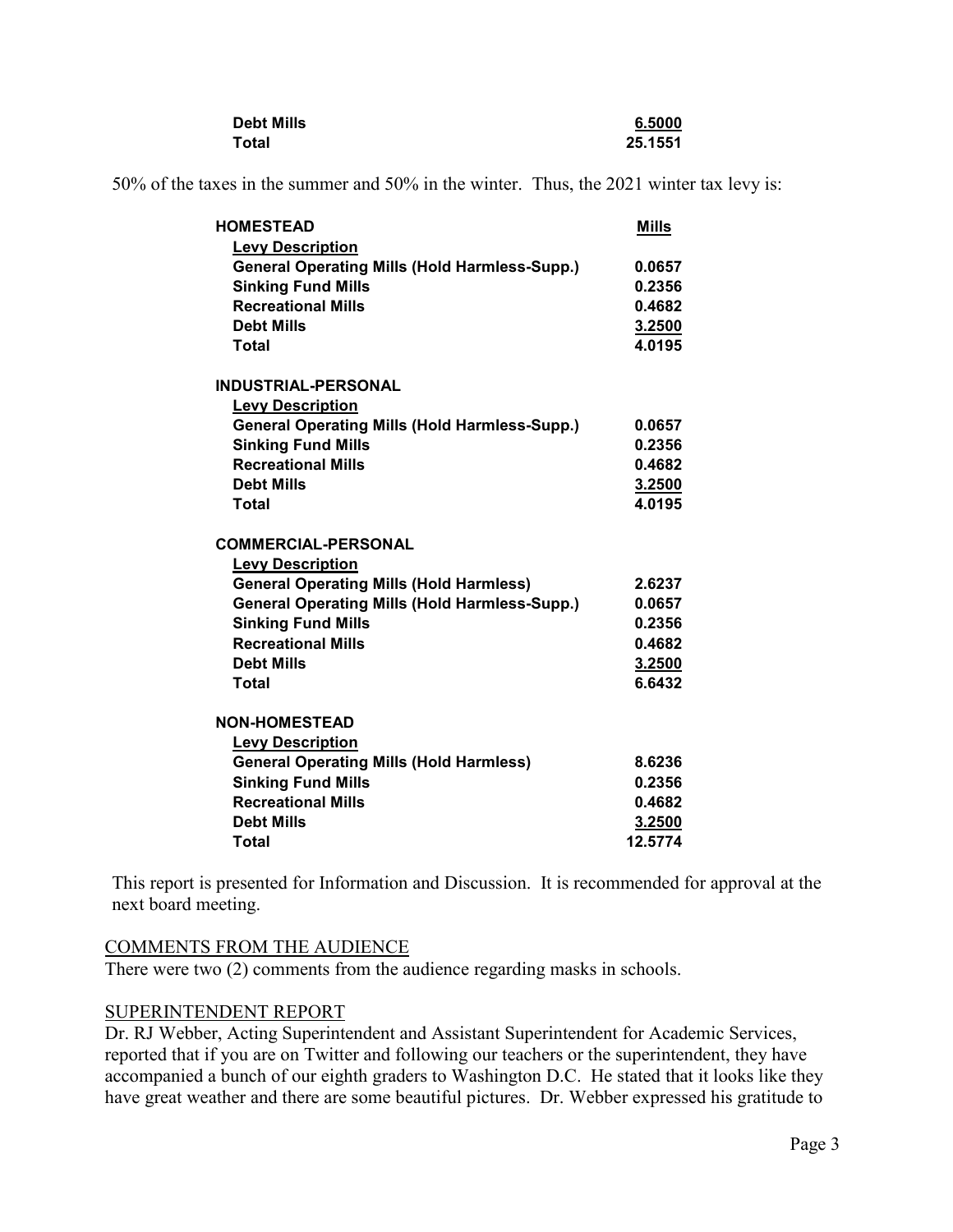Mr. Ken Fenchel for his amazing work in organizing this and bringing 500 teenagers to Washington D.C. for a number of days and then turning them loose in a food court. He said if you see Mr. Fenchel, give him a high five.

Dr. Webber reported that on Tuesday they honored our Michigan Continuous Improvement Plan and our SIP, where our teachers engaged in professional development, kindergarten, first grade, second grade, fifth grade focused math. He expressed a special thank you to our instructional coaches as well as our math interventionists.

Dr. Webber stated that third and fourth grade teachers focused on small group instruction, which is basically our tier two, where we are finding ways to work with students in smaller groups to help them and give them the opportunity to learn. He said our sixth through twelfth grades, worked on Understanding by Design. He mentioned that is when our teachers collaborated to do work and articulate their courses, that is part of the big Atlas work that we have talked about in the past.

Dr. Webber thanked the coaches, and math interventionists for all the work they did to pull that off. He reported that it is important to say thank you to our maintenance group, food service group, custodians, front office teams (the people who greet our kids and families when they come into the buildings), and our tech team. Dr. Webber stated that if you think about what our tech team has worked on in the past year and a half; the one-to-one in the District and the ROAR Center. He said that we are in the middle of the 187-billion-dollar bond and the work they are doing to provide opportunities for our students is really wonderful.

### ADMINITRATIVE REPORTS

Mr. Greg McIntyre, Assistant Superintendent of Business and Operations, reported that the financial article that was presented, we received a separate rate of rating on the Capital Projects. He thanked Board for their direction, his cabinet members for their help on the budget, and his coworkers: Deanna Wheeler, Sandy Brasil, Beth Henderson, Jody Malbon, Sheila McDonnell, and Liz Cross.

Dr. Gary Kinzer, Assistant Superintendent of Human Resources, reported that he has been busy with the Deerfield principal hiring process. He stated that he has been interviewing this week and there are some really highly qualified candidates. Dr. Kinzer said that he will continue this work tomorrow and next week and will be meeting with Deerfield parents as possible next week. He mentioned a Zoom meeting during the day at 2:00 PM, on Thursday, and an in-person meeting in the Deerfield cafeteria on Thursday evening.

Dr. Kinzer reported that they will be conducting the panel interview, which is their final group interview process, on November 19. He stated that they are on schedule to make an offer to a candidate and present the recommendation to the Board on December 16.

Dr. Kinzer wanted to let everyone know how much fun Halloween was at Deerfield, last week. He said that other than standing in the rain, in the car line, they had a fantastic day. Dr. Kinzer mentioned that he took advantage of the day and went into every classroom and connected with teachers and students.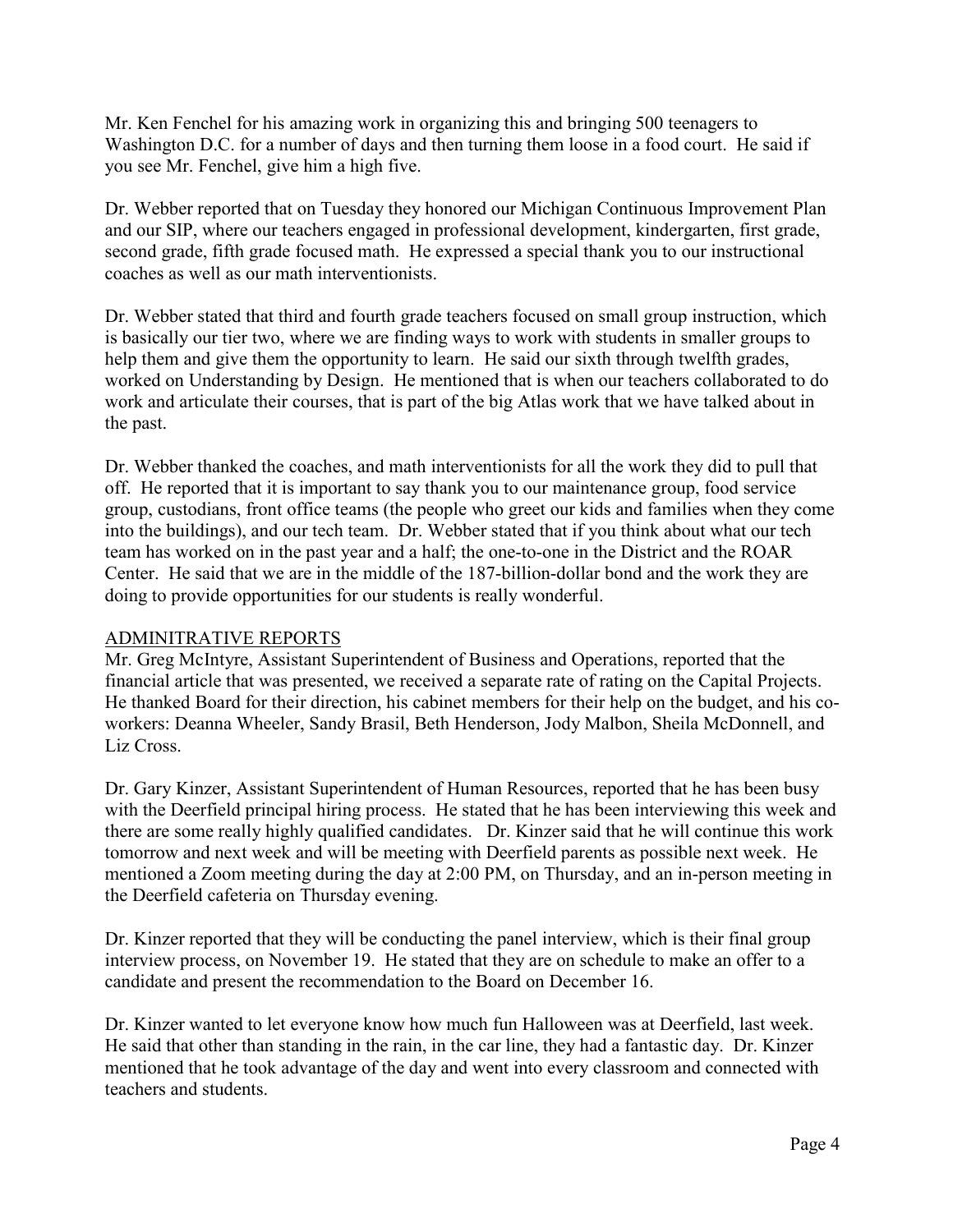### BOARD COMMUNICATION

Mr. Cook, Board Vice-President, reported that he was not here last week because he was attending a middle school choir concert. He stated that the week before he attended a high school concert. Mr. Cook said that his mother was a choir teacher/director for 35 years. He mentioned that one thing she said about the kids who sang was, "you know you could always pick up an instrument and put it down, but your voice you will have with you forever.

Mr. Cook stated that each of those uniquely, individual kids, in their own voices, came together and put on one heck of a concert. He reported that the high school concert had four choirs and a little twist. Mr. Cook said that each choir was given the same piece to sing, but with different arrangements. He mentioned that if the director would not have told us before hand, we would not have known. Mr. Cook said that it was handled very well. He reported that the kids learned that just because there are words on the paper does not mean they are singing the same song as before.

Mr. Cook stated that one thing we can take away from this is that our performing arts department is performing well above and beyond and the kids are learning and performing. He mentioned that even if you do not have a kid who is singing, acting, or playing in the band or orchestra, it is something worthwhile to go see and you do not have to pay an arm and a leg for a ticket to Symphony Hall, Orchestra Hall, or the Masonic Temple. Mr. Cook gave his props to the teachers at the middle school and the high school for their work and contribution. Mr. Cook reported that Ms. Grebinski is retiring, but has one more concert, the winter concert, which is the day before she is done.

Mr. Mena, Board Secretary, reported that we will be hosting a couple of state soccer finals at the stadium, this week, in division one and division four. He stated that we could have a lot of traffic at the stadium this weekend.

Mr. Mena said that volleyball will be hosting regionals next week starting on Tuesday and it looks like our girls did win tonight, so they will be moving on the regionals. He mentioned that this will be nice because we are hosting regionals.

Mr. Mena reported that we will also be hosting a state semi-final for football. He stated that we have for the past few years and it should be on Saturday, November 20, which is the week before Thanksgiving.

Mr. Mena said while we are talking about the mask stuff and the legal opinions, based on additional information that he has gathered since they talked to our attorney, he has some additional questions and would like a follow up with him (the attorney) whether it be via email or something.

Mrs. Roney, Board Trustee, reminded everyone that November  $13<sup>th</sup>$ , Frog Force is having a big competition at the high school. She reported that it runs all day and the awards are around 4:00 or 5:00 pm.